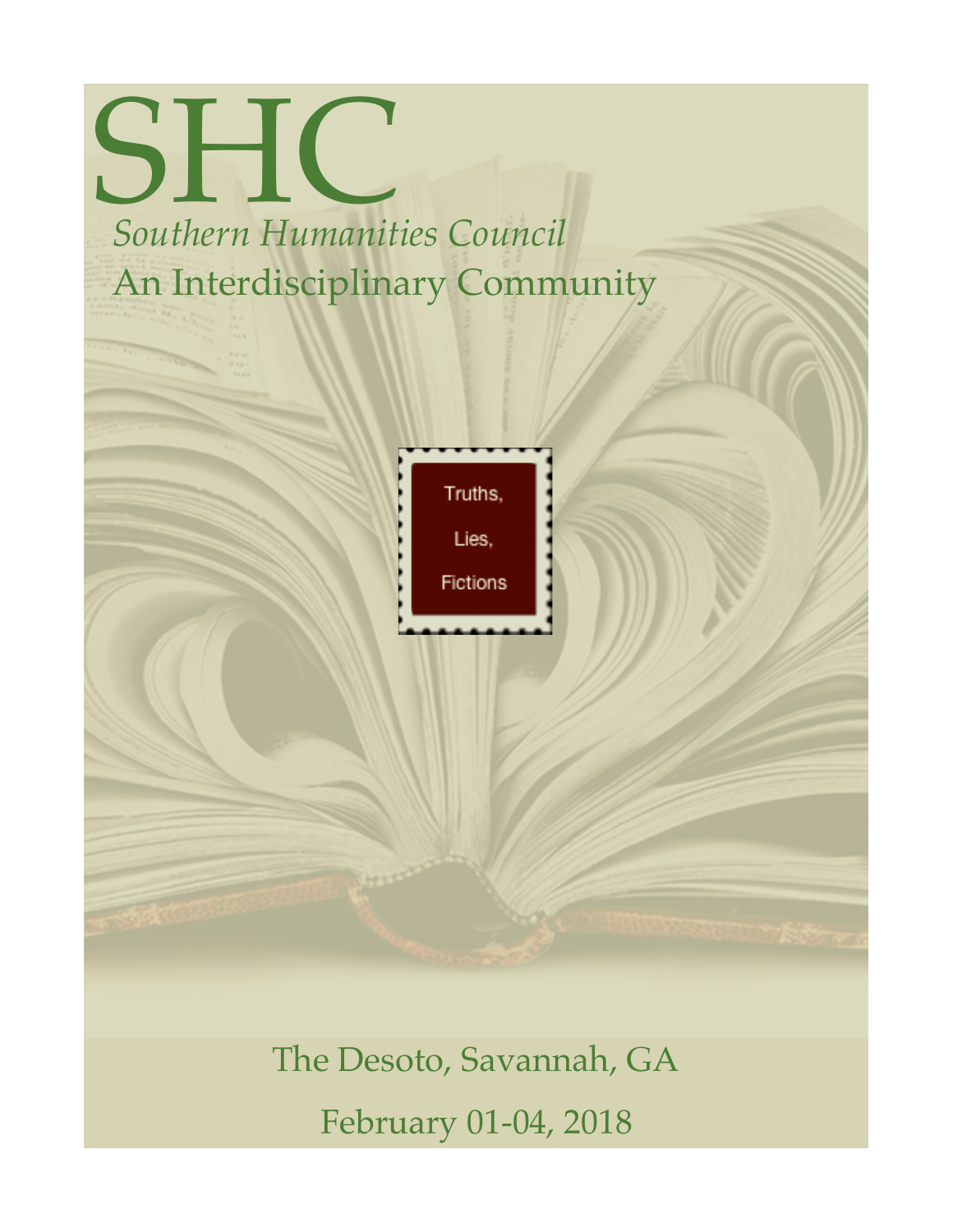## The Southern Humanities Council Executive Board

Mark Ledbetter, The College of Saint Rose, Executive Director John Phillips, University of Tennessee, Chattanooga, Financial Officer Susan Cumings, The University at Albany, SUNY Keith Hamon, Middle Georgia State University Nathan Long, The Richard Stockton College of New Jersey Sharon Raynor, Johnson C. Smith University Gregory Gross, The College of Saint Rose Patricia Waters, Troy University M. Cooper Harriss, Indiana University Bloomington Leslie Boldt, Brock University Daniel Thero, Rensselaer Polytechnic Institute Steven M. Specht, Utica College Karen Tolchin, Florida Gulf Coast University Brett Bebber, Old Dominion University Theresa Flanigan, The College of Saint Rose Catherine Swender, Spring Hill College Paige Erickson, Kaplan University



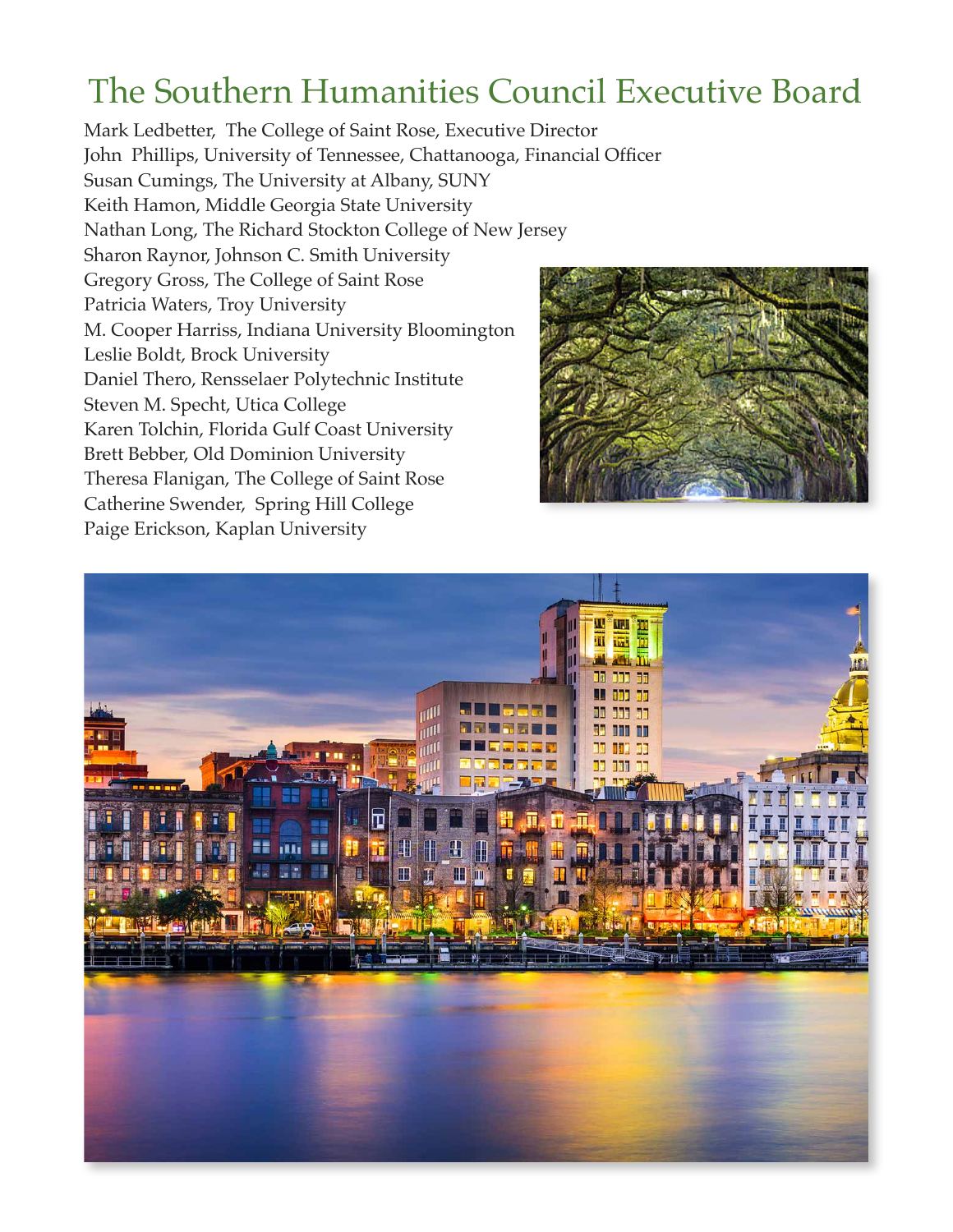## SHC Schedule

## Feb 01 - 04, 2018, The Desoto, Savannah, GA

| Wednesday, Jan 31                                   | Location                |
|-----------------------------------------------------|-------------------------|
| Early Arrivals. Come by for a drink! 6:00 - 7:30 pm | Taft Suite, Room<br>420 |

| Thursday, Feb 01                          | Location                    |
|-------------------------------------------|-----------------------------|
| Executive Board Meeting 5:00 - 6:00 pm    | Reynolds Suite<br>2nd floor |
| Reception and Registration 6:00 - 8:00 pm | Pulaski Ballroom            |

| Friday, Feb 02                                                                                                                                                                                                                                                                                                                                                                                                                 | Location         |  |
|--------------------------------------------------------------------------------------------------------------------------------------------------------------------------------------------------------------------------------------------------------------------------------------------------------------------------------------------------------------------------------------------------------------------------------|------------------|--|
| Registration 9:00 - until                                                                                                                                                                                                                                                                                                                                                                                                      | Pulaski Ballroom |  |
| <b>Session I, 9:00 - 10:30</b>                                                                                                                                                                                                                                                                                                                                                                                                 |                  |  |
| • Keith C. Wilson, Northern Michigan University, "Fiction and Truth in<br>Hunter S. Thompson's The Great Shark Hunter"<br>• Patricia West, Savannah State University, "That's How Lies Get Started!<br>Truths, Lies, and Landscapes in the Fiction of James Alan McPherson"<br>• Mark Henderson, Tuskegee University, "The Western Road as Metaphor for<br>the Instability of American Identity in David Lynch's Lost Highway" | Pulaski Ballroom |  |
| • Kathleen Crowley, The College of Saint Rose, "How Can Scientists Respond<br>to the Assault on Science? Pathways to Understanding Scientific 'Truth'"<br>• Floyd Miklic, SUNY, Canton, "Workplace Sexual Misconduct"<br>• Sharifa Patel, McMaster University, Canada, "Authoritative Voice and<br>Truth in Canadian Print Media: The Case of Maher Arar"                                                                      | Chippewa Suite   |  |
| <b>Morning Coffee/Tea Break</b><br>10:30 - 11:00, Outside Pulaski Ballroom                                                                                                                                                                                                                                                                                                                                                     |                  |  |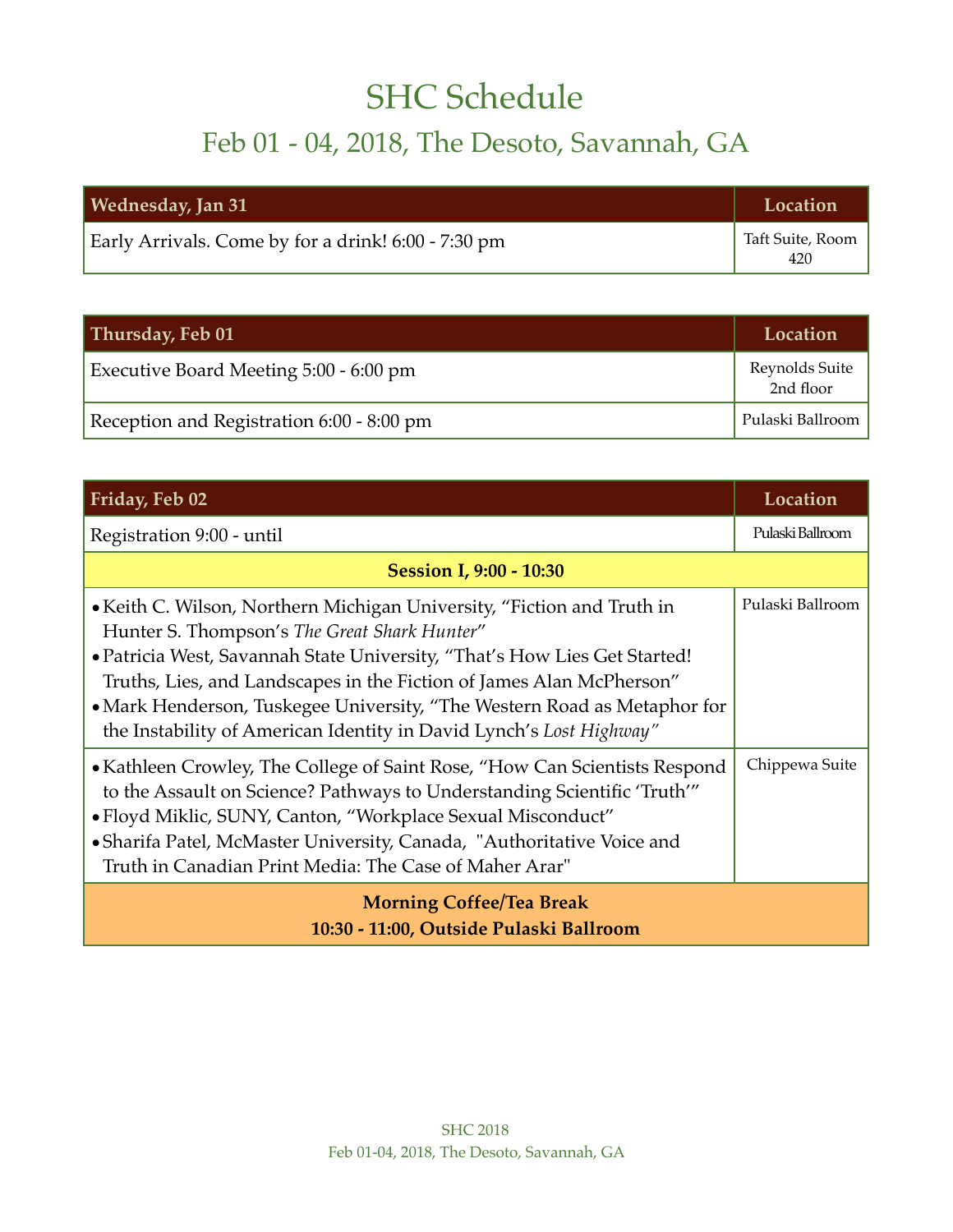| Friday, Feb 02                                                                                                                                                                                                                                                                                                                                                                                                                                                                       | Location         |  |
|--------------------------------------------------------------------------------------------------------------------------------------------------------------------------------------------------------------------------------------------------------------------------------------------------------------------------------------------------------------------------------------------------------------------------------------------------------------------------------------|------------------|--|
| <b>Session II, 11:00 - 12:30</b>                                                                                                                                                                                                                                                                                                                                                                                                                                                     |                  |  |
| • Susan Cumings, University at Albany, SUNY, "Dangerous Lies: Mathew Kirby's<br>Y.A. Fiction"<br>• Clare van Loenen, Virginia Common Wealth University, "Whatever It Is We Are:<br>Participation and the Archive"<br>• Angela Ledford, The College of Saint Rose, "Manufactured Desire: Industrial<br>Capitalism and the Reconstruction of the Sex Binary"                                                                                                                           | Pulaski Ballroom |  |
| • Mary Laska, Brenda Beach, Kaplan University, "The Effects of the Civil Rights Act on<br>the Built Environment: A Tale of Two Southern Cities"<br>• Emma Goldman, Rensselaer Polytechnic Institute, "The Influence of Violent Media<br>on the Millennial Generation"<br>• Russell Fail, Michele Riley, Kaplan University, "Grant Us Wisdom"<br>• Jennifer Harrison, Michele Riley, Kaplan University, "False and Misleading:<br>Society's Expectations in Advertising (1950 – 2017) | Chippewa Suite   |  |
| The Emergent Fourth Dimension<br>• D. L. Simmons, Middle Georgia State University<br>• Craig Coleman, Mercer University<br>• Charlie Agnew, Middle Georgia State University<br>• Keith Hamon, Middle Georgia State University                                                                                                                                                                                                                                                        | Lafayette Suite  |  |
| Art for Lunch, Poetry Session, 12:45-1:30                                                                                                                                                                                                                                                                                                                                                                                                                                            |                  |  |
| • Patricia Waters<br>• Alice Friman<br>• Rupert Fike                                                                                                                                                                                                                                                                                                                                                                                                                                 | Chippewa Suite   |  |
| <b>Session III, 2:00 - 3:30</b>                                                                                                                                                                                                                                                                                                                                                                                                                                                      |                  |  |
| • Steven Specht, Utica College, "Over-selling the Neuroscience of Asymmetry: Right<br>Brain, Left Brain But, Don't Forget the Whole Brain"<br>• Dave Roberts, Utica College, "Illusion Posing as Truth: What Dreams, Memory<br>and The Human Experience Really Reveal to Us About Us Description"<br>• Keith Hamon, Middle Georgia State University, "#MeToo and the A-Centered<br>Voice of God"                                                                                     | Pulaski Ballroom |  |
| • Katherine Von Wald, Simmons University, "Monstrous Labor and the Mythic<br>Feminine"<br>• Jane Blanchard, Independent Scholar, "The Truth Told Slant: Integrity and Poetry"<br>• Caroline Crew, Georgia State University, "The Age of the Personal Essay: 'Thread<br>Work' and 'Origin Unknown"<br>• Esther Murillo-Miklic, The College of Saint Rose, "Don Quijote's Journey from<br>Spain to the World and American Pop Culture"                                                 | Chippewa Suite   |  |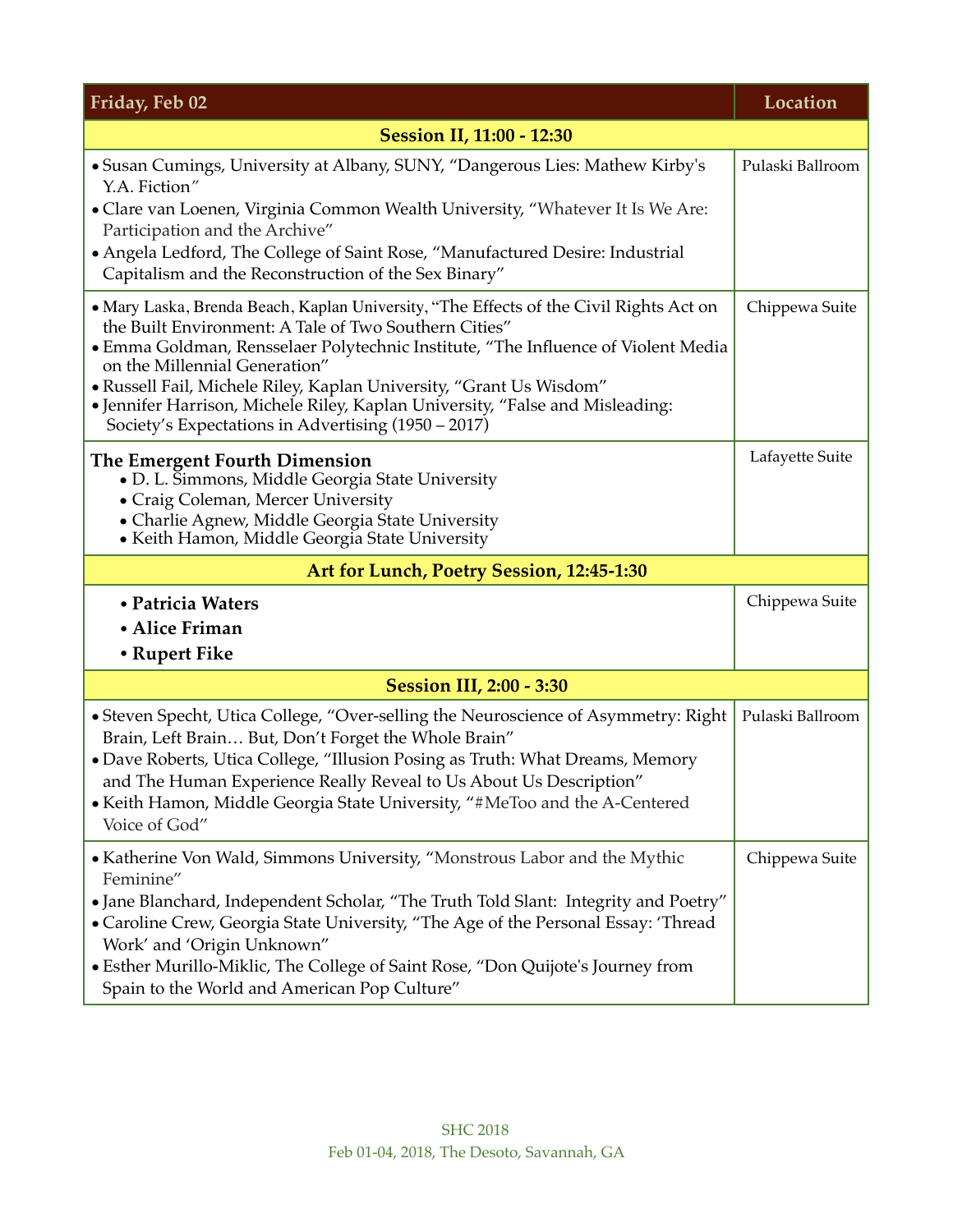| Friday, Jan 29                                                                                                                                                                                                                                                                                                                                                                                                                                        | Location         |  |
|-------------------------------------------------------------------------------------------------------------------------------------------------------------------------------------------------------------------------------------------------------------------------------------------------------------------------------------------------------------------------------------------------------------------------------------------------------|------------------|--|
| <b>Afternoon Coffee/Tea Break</b><br>3:30-4:00, Outside Pulaski Ballroom                                                                                                                                                                                                                                                                                                                                                                              |                  |  |
| <b>Session IV, 4:00-5:30</b>                                                                                                                                                                                                                                                                                                                                                                                                                          |                  |  |
| • Cheryl Rhodes, Baltimore City Community College, "Defiant Symbols of Beauty:<br>Weaves, Catalyst of Agency and Postmodern Expressions of Self-Fashioning and<br><b>Shifting Realities"</b><br>• Gloria Panzera, Florida Atlantic University, "Big Wig"<br>• Tracy Spencer Stonestreet, Virginia Commonwealth University, "Talking Shit:<br>Cases of Truth and Fiction in Performance-Based Visual Art"                                              | Pulaski Ballroom |  |
| • Lucy Bowditch, The College of Saint Rose, "Truths, Lies, Fictions: An In Depth<br>Look at Courbet's Artistic Realism"<br>• Theresa Flanigan, The College of Saint Rose, "Woman as 'Mendacious Monster':<br>A Renaissance Source in the Cultural History of Constructing Women's Speech as<br>False."<br>• Gilbert Jones, Case Western Reserve University, "Truth in Painting?:<br>Verisimilitude, Style, and the British East India Company School" | Chippewa Suite   |  |
| <b>Wine Reception and Plenary</b>                                                                                                                                                                                                                                                                                                                                                                                                                     |                  |  |
| $6:30 - 8:00$                                                                                                                                                                                                                                                                                                                                                                                                                                         |                  |  |
| <b>Open Mic</b><br><b>Steven Specht</b><br><b>Greg Gross</b><br><b>Richard Brody</b><br><b>Catherine Swender</b><br><b>Dave Roberts</b><br>Paige Erickson<br><b>Floyd Miklic</b><br><b>Susan Cumings</b><br>Mary Ann Janda                                                                                                                                                                                                                            | Pulaski Ballroom |  |
| Hospitality<br>8:45 - until<br><b>Taft Suite, Room 420</b>                                                                                                                                                                                                                                                                                                                                                                                            |                  |  |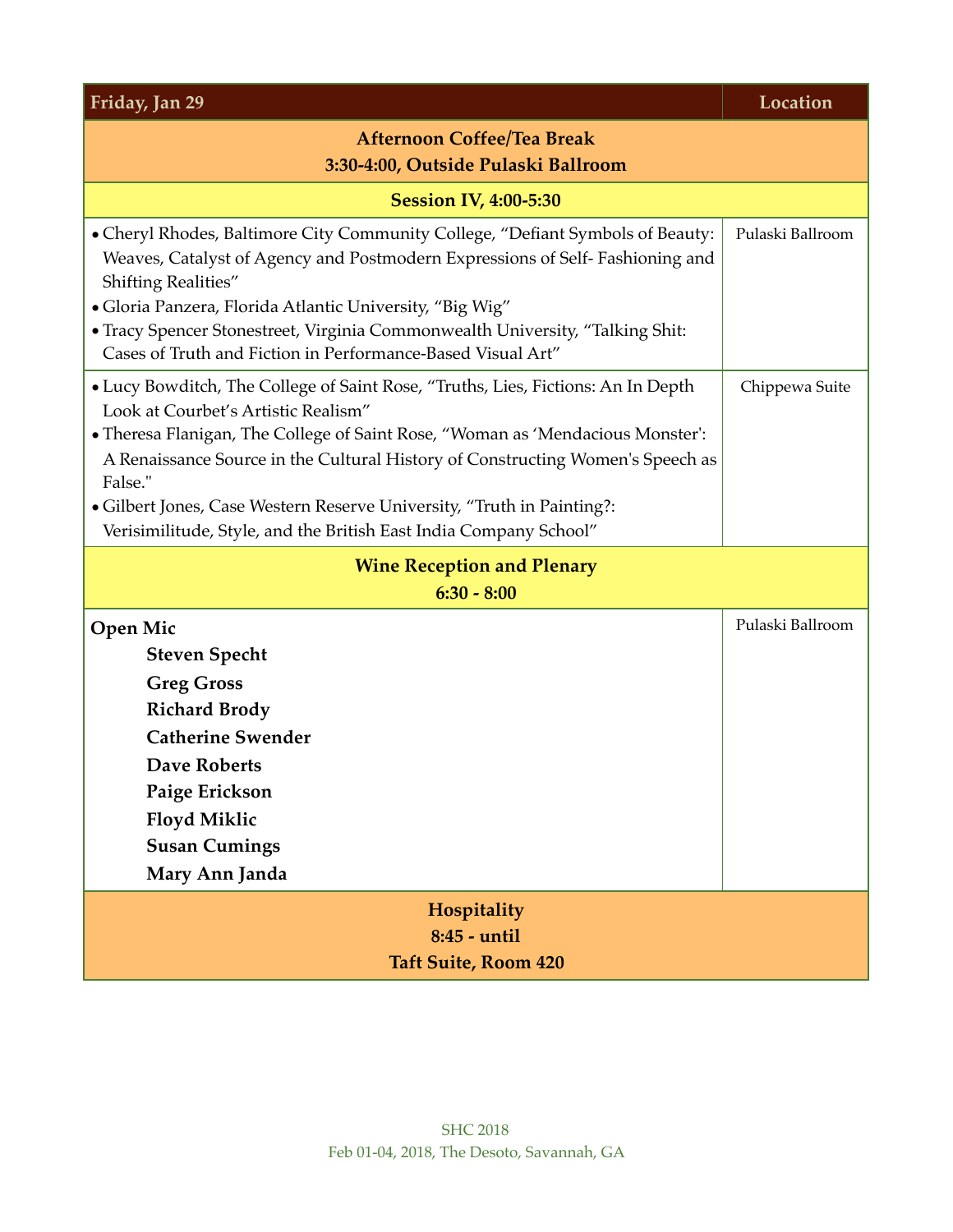| Saturday, Feb 03                                                                                                                                                                                                                                                                                                                                                                                                                                                                                                                                                                                                               | <b>Time</b>  | Location         |
|--------------------------------------------------------------------------------------------------------------------------------------------------------------------------------------------------------------------------------------------------------------------------------------------------------------------------------------------------------------------------------------------------------------------------------------------------------------------------------------------------------------------------------------------------------------------------------------------------------------------------------|--------------|------------------|
| Registration                                                                                                                                                                                                                                                                                                                                                                                                                                                                                                                                                                                                                   | 9:00 - Until |                  |
| <b>Session I, 9:00 - 10:30</b>                                                                                                                                                                                                                                                                                                                                                                                                                                                                                                                                                                                                 |              |                  |
| • Brett M. Bebber, Old Dominion University, "The Problems and<br>Possibilities of Conciliation Law: Establishing Anti-Discrimination<br>Practice in Postwar Britain and America"<br>• Patricia West, Savannah State University, "Truths, Lies, and Fictions about<br>a 'Lost' African-American Community: Georgia's LePageville"<br>• Guy V. Beckwith, Auburn University, "Truth, Lies, Fictions: The Many<br>Faces of Clio"                                                                                                                                                                                                   |              | Pulaski Ballroom |
| • Andrew Spencer, Virginia Commonwealth University, "The Importance of<br>a Fake Portrait: Oscar Wilde's Quest for Immortality in The Portrait of Mr.<br>W. H."<br>• Mary S. Wallen, Big Sandy Community and Technical College, "Lasting<br>Out the Tragic Rift between Truth and Lies: The Redemptive Power of<br>Hope in Cormac McCarthy's The Road"<br>• Courtney Watson, Jefferson College of Health Sciences, "Hidden<br>Hemingway: The Best Kept Secrets in Havana and Key West"<br>· Silvia Mejía, The College of Saint Rose, "The Subversive Fairy Tale: Pan's<br>Labyrinth, or a Disobedient Film About Disobedience" |              | Chippewa Suite   |
| <b>Morning Coffee/Tea Break</b><br>10:30 -11:00, Outside Pulaski Ballroom                                                                                                                                                                                                                                                                                                                                                                                                                                                                                                                                                      |              |                  |
| <b>Session II, 11:00 - 12:30</b>                                                                                                                                                                                                                                                                                                                                                                                                                                                                                                                                                                                               |              |                  |
| · Dan Thero, Rensselaer Polytechnic Institute, "Some Caution is in Order, or<br>the Truths, Lies, and Fictions of Radical Human Enhancement"<br>•Jennifer Caseldine-Bracht, Kaplan University, "Heidegger and Truth"<br>· Gregory Walsh, Utica College, "Truths, Lies Fictions: The 2016 Olympics<br>and Paralympics in Rio de Janeiro, Brazil"                                                                                                                                                                                                                                                                                |              | Pulaski Ballroom |
| • Myra Mendible, Florida Gulf Coast University, "Truth, Lies, Fictions:<br>American War Stories and the Politics of Credibility"<br>· Wesley Johnson, Pasco-Hernando State College, "Disciplining Childhood<br>in Contemporary Horror"<br>• Jena Habegger-Conti, Western Norway University of Applied Sciences,<br>Bergen, Norway, "Graphic Silence as Aesthetic Engagement: Bridging the<br>Threshold between Fictive and Real"<br>• Joseph Mathias, Independent Scholar, "Rethinking the Capacity for Truth<br>in Language"                                                                                                  |              | Chippewa Suite   |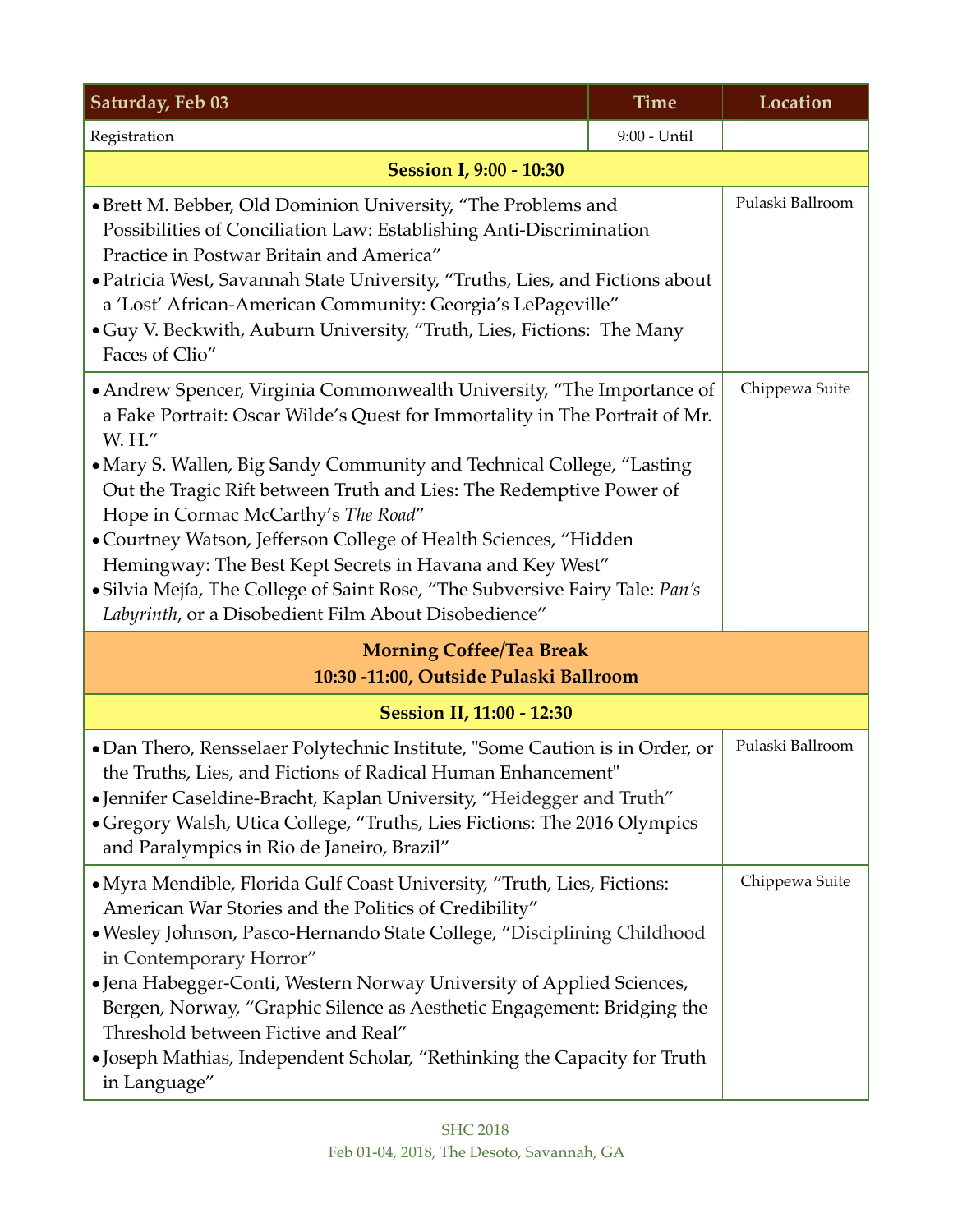| Saturday, Feb 03                                                            | Location         |
|-----------------------------------------------------------------------------|------------------|
| <b>Arts for Lunch, 12:45-1:30</b>                                           |                  |
| Truths, Lies, Fictions, Images                                              | Pulaski Ballroom |
| • Linnéa Franits and Steven Specht, Utica College                           |                  |
| • Øyvind Vågnes, University of Bergen, Norway                               |                  |
| • Asbjørn Grønstad, University of Bergen, Norway                            |                  |
| <b>Session III, 2:00 - 3:30</b>                                             |                  |
| <b>Yankee Tales: True Stories and Fiction from New York State</b>           | Pulaski Ballroom |
| • Steven Specht, Utica College, "Giants, Skulls and Money: The Conflict     |                  |
| Between Desire to Demystify (i.e., reveal the hidden) and the Necessity of  |                  |
| Critical Thinking"                                                          |                  |
| • Gregory Gross, The College of Saint Rose, "From Bark-eaters to Beefeaters |                  |
| (and back again); or Mohicans Galore!/The American Archetype; or            |                  |
| Cooper Was Right All Along"                                                 |                  |
| • Richard Brody, Nippertown, "There must be some way out of here said       |                  |
| the joker to the thief' – The Truth, Lies, and Fiction about a City in      |                  |
| Decline"                                                                    |                  |
| • Leslie Boldt, Brock University, "Documentary" Investigations: The "Mole   |                  |
| People"                                                                     |                  |
| • Paige Erickson, Kaplan University, "Don't Wake Up As A Bug, Dude: A       | Chippewa Suite   |
| Metamorphosis of Students through the Truth of Fiction"                     |                  |
| • Jordan Sjol, Duke University, "From Liberalism to Illiberalism: American  |                  |
| Exceptionalism, Unconcealed State Violence, and a Challenge for             |                  |
| American Studies"                                                           |                  |
| • Lene M. Johannessen, University of Bergen, Norway, "Places of Truth and   |                  |
| Faith"                                                                      |                  |
| • Stephanie Girard, Spring Hill College, "'Whatever one intends, the work   |                  |
| takes on a life of its own': Recognizing the Real in the Late Twentieth     |                  |
| Century"                                                                    |                  |
| Afternoon Coffee/Tea Break, 3:30 - 4:00, Outside Pulaski Ballroom           |                  |